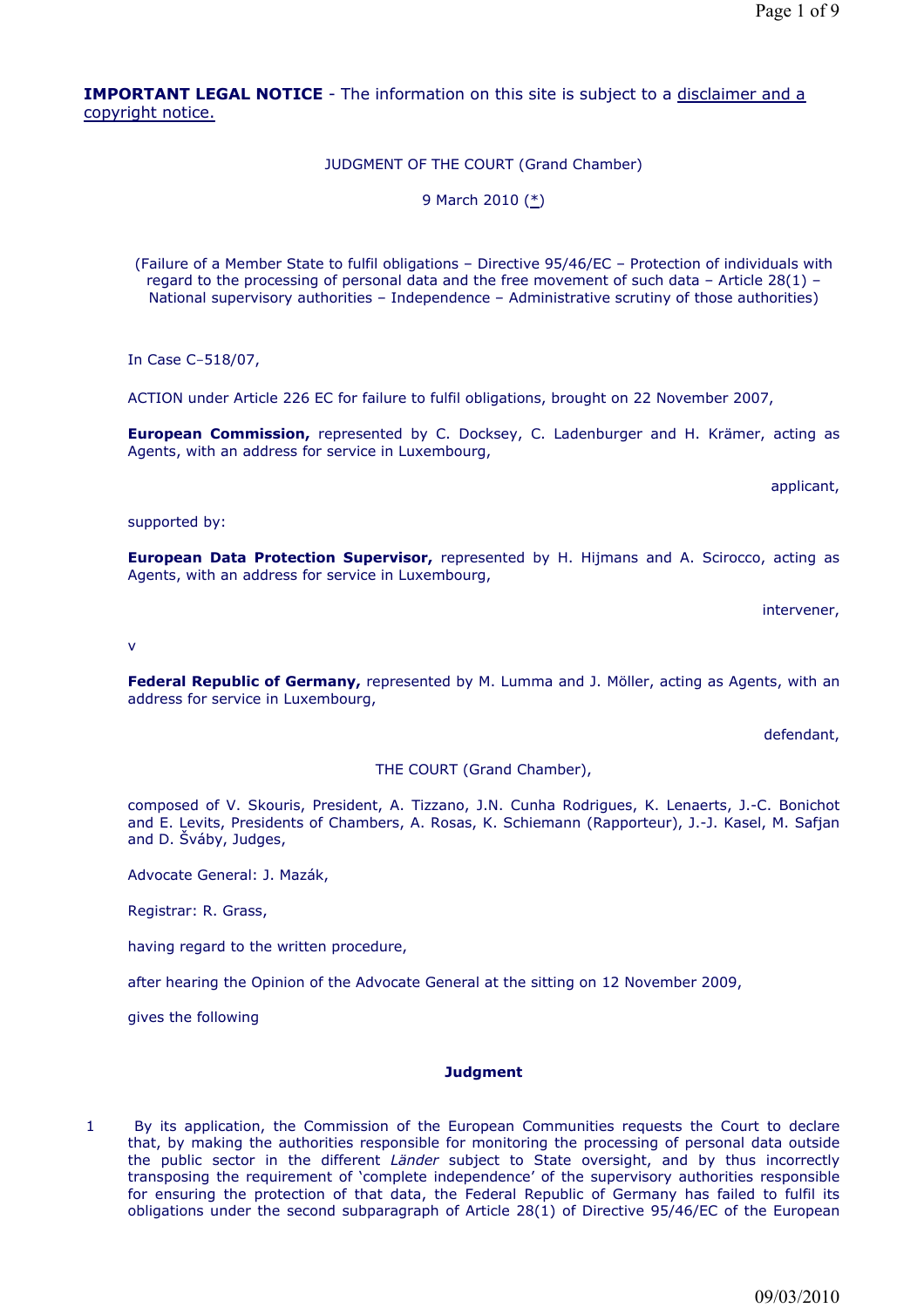Parliament and of the Council of 24 October 1995 on the protection of individuals with regard to the processing of personal data and on the free movement of such data (OJ 1995 L 281, p. 31) ('Directive 95/46').

# **Legal context**

### *Community legislation*

- 2 Directive 95/46 was adopted on the basis of Article 100a of the EC Treaty (now, after amendment, Article 95 EC) and seeks to harmonise the national laws on the processing of personal data.
- 3 The 3rd, 7th, 8th, 10th and 62nd recitals in the preamble to Directive 95/46 are worded as follows:
	- '(3) Whereas the establishment and functioning of an internal market in which, in accordance with Article 7a of the Treaty [(now Article 14(2) EC)], the free movement of goods, persons, services and capital is ensured require not only that personal data should be able to flow freely from one Member State to another, but also that the fundamental rights of individuals should be safeguarded;
	- …
	- (7) Whereas the difference in levels of protection of the rights and freedoms of individuals, notably the right to privacy, with regard to the processing of personal data afforded in the Member States may prevent the transmission of such data from the territory of one Member State to that of another Member State; whereas this difference may therefore constitute an obstacle to the pursuit of a number of economic activities at Community level, distort competition and impede authorities in the discharge of their responsibilities under Community law; whereas this difference in levels of protection is due to the existence of a wide variety of national laws, regulations and administrative provisions;
	- (8) Whereas, in order to remove the obstacles to flows of personal data, the level of protection of the rights and freedoms of individuals with regard to the processing of such data must be equivalent in all Member States; whereas this objective is vital to the internal market but cannot be achieved by the Member States alone, especially in view of the scale of the divergences which currently exist between the relevant laws in the Member States and the need to coordinate the laws of the Member States so as to ensure that the cross-border flow of personal data is regulated in a consistent manner that is in keeping with the objective of the internal market as provided for in Article 7a of the Treaty; whereas Community action to approximate those laws is therefore needed;

…

(10) Whereas the object of the national laws on the processing of personal data is to protect fundamental rights and freedoms, notably the right to privacy, which is recognised both in Article 8 of the European Convention for the Protection of Human Rights and Fundamental Freedoms [signed at Rome on 4 November 1950 ('the ECHR')] and in the general principles of Community law; whereas, for that reason, the approximation of those laws must not result in any lessening of the protection they afford but must, on the contrary, seek to ensure a high level of protection in the Community;

…

- (62) Whereas the establishment in Member States of supervisory authorities, exercising their functions with complete independence, is an essential component of the protection of individuals with regard to the processing of personal data'.
- 4 Article 1 of Directive 95/46, entitled 'Object of the Directive', is worded as follows:

'(1) In accordance with this Directive, Member States shall protect the fundamental rights and freedoms of natural persons, and in particular their right to privacy with respect to the processing of personal data.

(2) Member States shall neither restrict nor prohibit the free flow of personal data between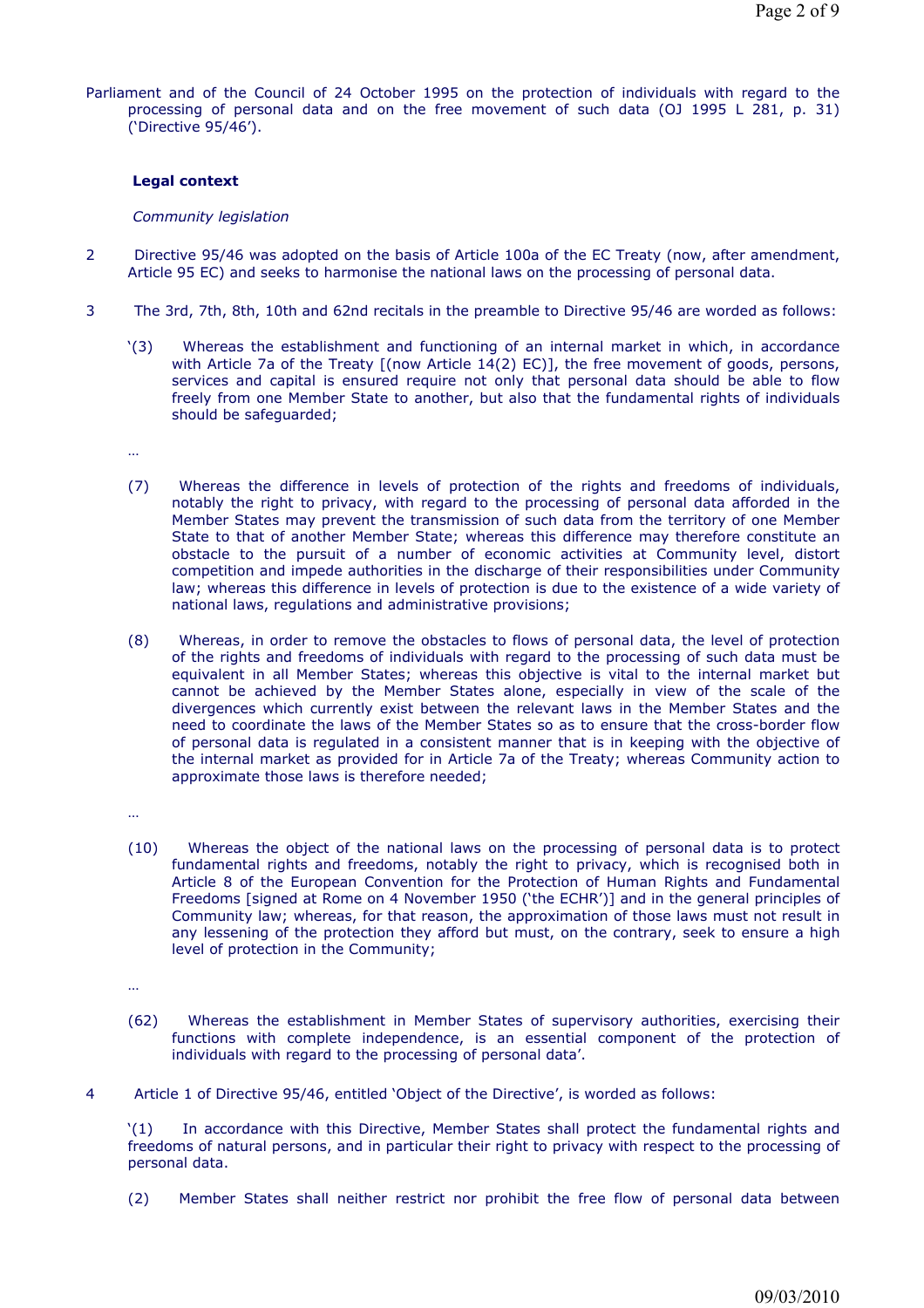Member States for reasons connected with the protection afforded under paragraph 1.'

5 Article 28 of Directive 95/46, entitled 'Supervisory authority', provides:

'(1) Each Member State shall provide that one or more public authorities are responsible for monitoring the application within its territory of the provisions adopted by the Member States pursuant to this Directive.

These authorities shall act with complete independence in exercising the functions entrusted to them.

(2) Each Member State shall provide that the supervisory authorities are consulted when drawing up administrative measures or regulations relating to the protection of individuals' rights and freedoms with regard to the processing of personal data.

- (3) Each authority shall in particular be endowed with:
- investigative powers, such as powers of access to data forming the subject-matter of processing operations and powers to collect all the information necessary for the performance of its supervisory duties,
- effective powers of intervention, such as, for example, that of delivering opinions before processing operations are carried out, in accordance with Article 20, and ensuring appropriate publication of such opinions, of ordering the blocking, erasure or destruction of data, of imposing a temporary or definitive ban on processing, of warning or admonishing the controller, or that of referring the matter to national parliaments or other political institutions,
- the power to engage in legal proceedings where the national provisions adopted pursuant to this Directive have been violated or to bring these violations to the attention of the judicial authorities.

Decisions by the supervisory authority which give rise to complaints may be appealed against through the courts.

(4) Each supervisory authority shall hear claims lodged by any person, or by an association representing that person, concerning the protection of his rights and freedoms in regard to the processing of personal data. The person concerned shall be informed of the outcome of the claim.

Each supervisory authority shall, in particular, hear claims for checks on the lawfulness of data processing lodged by any person when the national provisions adopted pursuant to Article 13 of this Directive apply. The person shall at any rate be informed that a check has taken place.

(5) Each supervisory authority shall draw up a report on its activities at regular intervals. The report shall be made public.

(6) Each supervisory authority is competent, whatever the national law applicable to the processing in question, to exercise, on the territory of its own Member State, the powers conferred on it in accordance with paragraph 3. Each authority may be requested to exercise its powers by an authority of another Member State.

The supervisory authorities shall cooperate with one another to the extent necessary for the performance of their duties, in particular by exchanging all useful information.

(7) Member States shall provide that the members and staff of the supervisory authority, even after their employment has ended, are to be subject to a duty of professional secrecy with regard to confidential information to which they have access.'

6 Regulation (EC) No 45/2001 of the European Parliament and of the Council of 18 December 2000 on the protection of individuals with regard to the processing of personal data by the Community institutions and bodies and on the free movement of such data (OJ 2001 L 8, p. 1) was adopted on the basis of Article 286 EC. Article 44(1) and (2) of that regulation provide:

'(1) The European Data Protection Supervisor shall act in complete independence in the performance of his or her duties.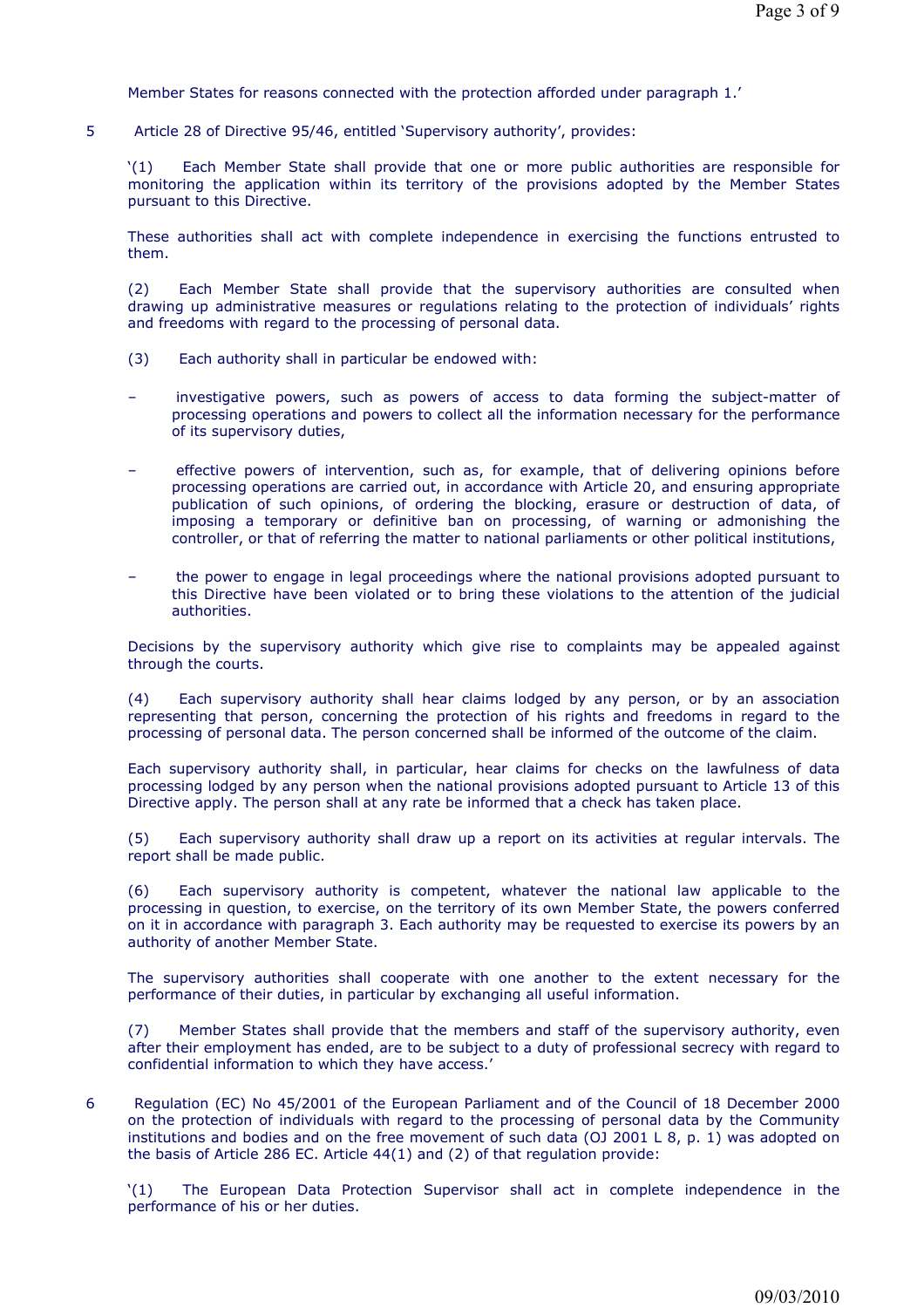(2) The European Data Protection Supervisor shall, in the performance of his or her duties, neither seek nor take instructions from anybody.'

#### *National legislation*

- 7 Concerning the protection of individuals with regard to the processing of personal data of individuals, German law makes a distinction depending on whether or not that processing is carried out by public bodies.
- 8 There is therefore a difference between the authorities responsible, on the one hand, for monitoring compliance with the provisions concerning data protection by public bodies and, on the other hand, for monitoring compliance with data protection by non-public bodies and undertakings governed by public law which compete on the market (öffentlich-rechtliche Wettbewerbsunternehmen) ('outside the public sector').
- 9 The processing of data by public bodies is supervised, at Federal level, by the Federal representative responsible for the protection of personal data and freedom of information ('Bundesbeauftragter für den Datenschutz und die Informationsfreiheit') and, at regional level, by the representatives responsible for the protection of regional data ('Landesdatenschutzbeauftragte'). Those representatives are solely responsible to their respective parliament and are not normally subject to any scrutiny, instruction or other influence from the public bodies which are the subjects of their supervision.
- 10 On the other hand, the organisation of the authorities responsible for supervising the processing of data by non-public bodies varies among the Länder. However, all the laws at *Länder* level expressly subject those supervisory authorities to State scrutiny.

### **Pre-litigation procedure and proceedings before the Court**

- 11 As it considers that it is an infringement of the second subparagraph of Article 28(1) of Directive 95/46 for the authority responsible for ensuring that non-public bodies comply with the provisions on the protection of individuals with regard to the processing of personal data to be subject to State scrutiny, as is the case in all the German Länder, on 5 July 2005 the Commission sent a letter of formal notice to the Federal Republic of Germany. The latter replied by letter dated 12 September 2005 maintaining that the relevant German system of supervision complies with the requirements of that directive. On 12 December 2006, the Commission then sent a reasoned opinion to the Federal Republic of Germany, reiterating the complaint made previously. In its reply of 14 February 2007, the Federal Republic of Germany reaffirmed its original position.
- 12 It was in those circumstances that the Commission decided to bring the present action.
- 13 By order of 14 October 2008, the President of the Court granted leave to the European Data Protection Supervisor ('the EDPS') to intervene in the present case in support of the form of order sought by the Commission.

#### **The action**

#### *Arguments of the parties*

- 14 The present dispute concerns two different interpretations that the Commission, supported by the EDPS, and the Federal Republic of Germany have of the words 'with complete independence' in the second subparagraph of Article 28(1) of Directive 95/46 and of the exercise of the supervisory authorities' functions concerning protection of individuals with regard to the processing of personal data.
- 15 In the view of the Commission and the EDPS, which rely on a broad interpretation of the words 'with complete independence', the requirement that the supervisory authorities exercise their functions 'with complete independence' must be interpreted as meaning that a supervising authority must be free from any influence, whether that influence is exercised by other authorities or outside the administration. The fact that the authorities responsible for ensuring compliance with the provisions on the protection of individuals with regard to the processing of personal data outside the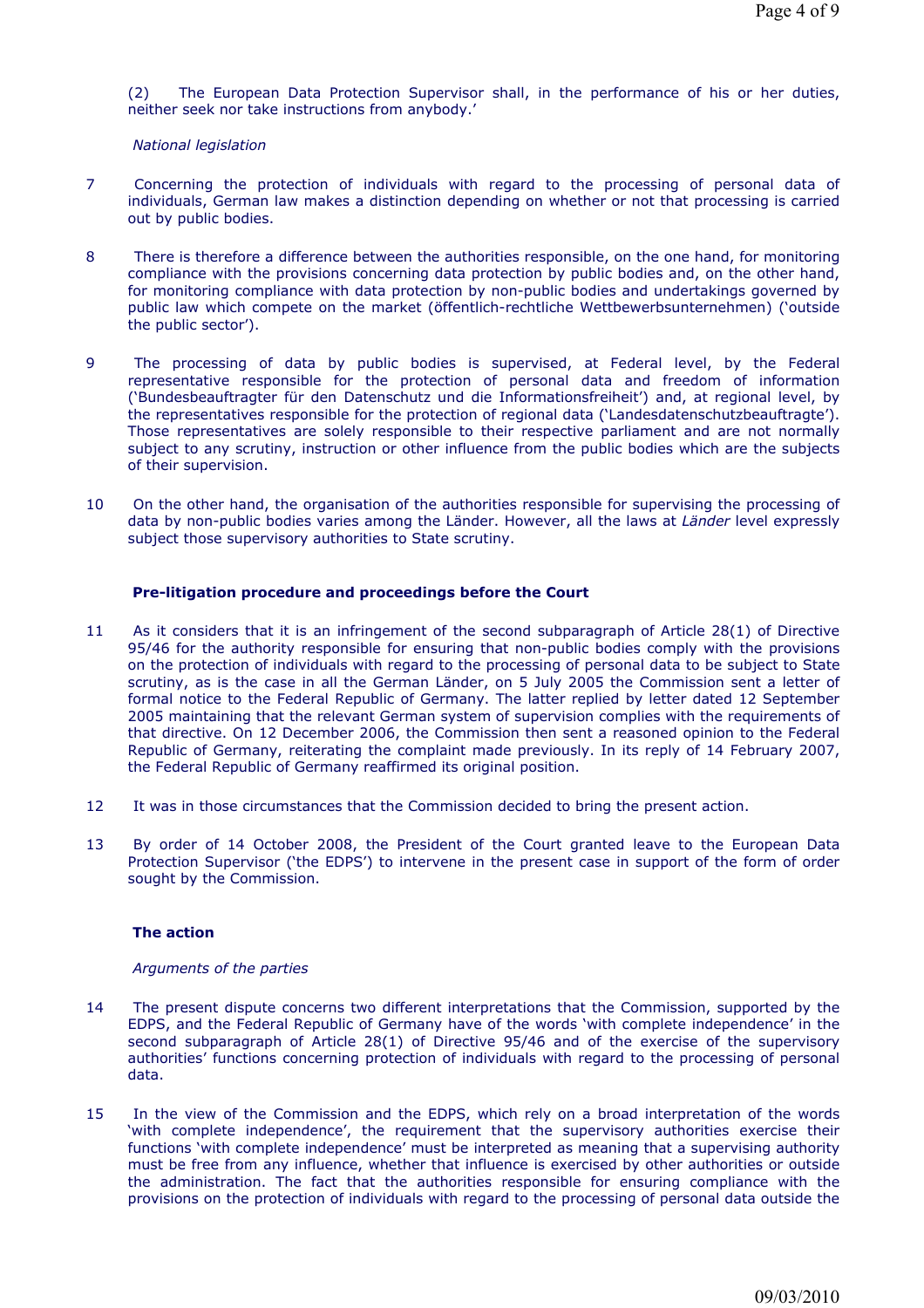public sector are subject to State scrutiny in Germany constitutes an infringement of that requirement.

16 The Federal Republic of Germany proposes, on the contrary, a narrower interpretation of the words 'with complete independence' and maintains that the second subparagraph of Article 28(1) of Directive 95/46 requires the supervisory authorities to have functional independence in the sense that those authorities must be independent of bodies outside the public sector which are under their supervision and that they must not be exposed to external influences. However, in the view of the Federal Republic of Germany, the State scrutiny exercised in the German *Länder* does not constitute such an external influence, but rather the administration's internal monitoring mechanism, implemented by the authorities attached to the same administrative machinery as the supervisory authorities and required, like the latter, to fulfil the aims of Directive 95/46.

#### *Findings of the Court*

The scope of the requirement of independence of the supervisory authorities

- 17 The assessment of the substance of the present action depends on the scope of the requirement of independence contained in the second subparagraph of Article 28(1) of Directive 95/46 and, therefore, on the interpretation of that provision. In that context, the wording itself of that provision and the aims and scheme of Directive 95/46 should be taken into account.
- 18 With regard, in the first place, to the wording of the second subparagraph of Article 28(1) of Directive 95/46, because the words 'with complete independence' are not defined by that directive, it is necessary to take their usual meaning into account. In relation to a public body, the term 'independence' normally means a status which ensures that the body concerned can act completely freely, without taking any instructions or being put under any pressure.
- 19 Contrary to the position taken by the Federal Republic of Germany, there is nothing to indicate that the requirement of independence concerns exclusively the relationship between the supervisory authorities and the bodies subject to that supervision. On the contrary, the concept of 'independence' is complemented by the adjective 'complete', which implies a decision-making power independent of any direct or indirect external influence on the supervisory authority.
- 20 In the second place, concerning the objectives of Directive 95/46, it is apparent from the third, seventh and eighth recitals in the preamble thereto that, through the harmonisation of national provisions on the protection of individuals with regard to the processing of personal data, that directive seeks principally to ensure the free movement of such data between the Member States, which is necessary for the establishment of and the functioning of the internal market, within the meaning of Article 14(2) EC (see, to that effect, Joined Cases C-465/00, C-138/01 and C-139/01 *Österreichischer Rundfunk and Others* [2003] ECR I-4989, paragraphs 39 and 70).
- 21 However, the free movement of personal data is liable to interfere with the right to private life as recognised, inter alia, in Article 8 of the ECHR (see, to that effect, the following judgments of the European Court of Human Rights: *Amann* v *Switzerland*, 16 February 2000, ECHR 2000-II, §§ 69 and 80, and *Rotaru* v *Romania*, 4 May 2000, ECHR 2000-V, §§ 43 and 46) and the general principles of European Community law.
- 22 For that reason, and as is apparent in particular from the 10th recital in the preamble to, and from Article 1 of, Directive 95/46, the latter seeks also not to weaken the protection guaranteed by the existing national rules, but on the contrary to ensure, in the European Community, a high level of protection of fundamental rights and freedoms with respect to the processing of personal data (see, to that effect, *Österreichischer Rundfunk and Others*, paragraph 70, and Case C-73/07 *Satakunnan Markkinapörssi and Satamedia* [2008] ECR I-0000, paragraph 52).
- 23 The supervisory authorities provided for in Article 28 of Directive 95/46 are therefore the guardians of those fundamental rights and freedoms, and their existence in the Member States is considered, as is stated in the 62nd recital in the preamble to Directive 95/46, as an essential component of the protection of individuals with regard to the processing of personal data.
- 24 In order to guarantee that protection, the supervisory authorities must ensure a fair balance between, on the one hand, observance of the fundamental right to private life and, on the other hand, the interests requiring free movement of personal data. Furthermore, under Article 28(6) of Directive 95/46, the different national authorities are called upon to cooperate with one another and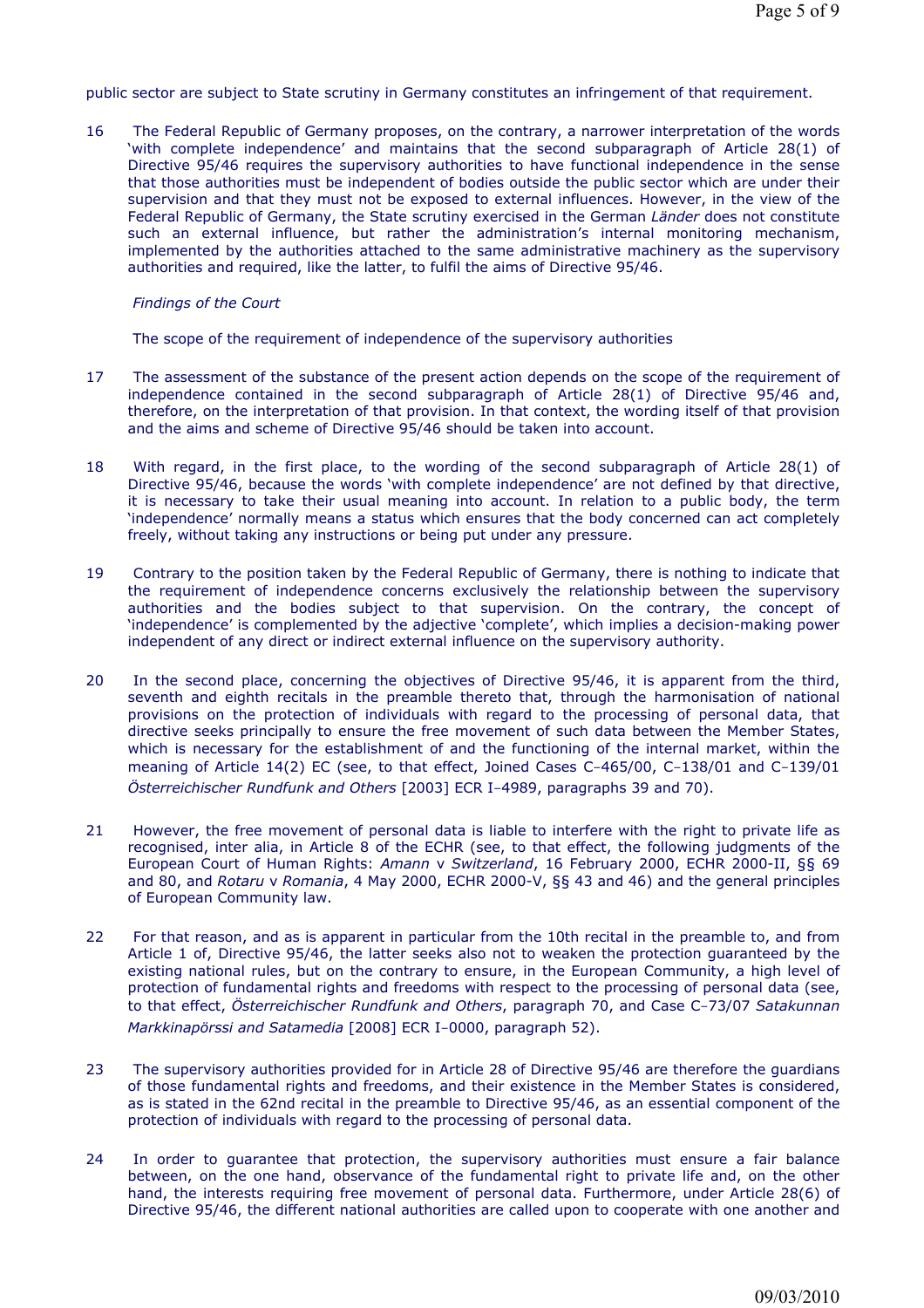even, if necessary, to exercise their powers at the request of an authority of another Member State.

- 25 The guarantee of the independence of national supervisory authorities is intended to ensure the effectiveness and reliability of the supervision of compliance with the provisions on protection of individuals with regard to the processing of personal data and must be interpreted in the light of that aim. It was established not to grant a special status to those authorities themselves as well as their agents, but in order to strengthen the protection of individuals and bodies affected by their decisions. It follows that, when carrying out their duties, the supervisory authorities must act objectively and impartially. For that purpose, they must remain free from any external influence, including the direct or indirect influence of the State or the *Länder*, and not of the influence only of the supervised bodies.
- 26 Concerning, in the third place, the scheme of Directive 95/46, the latter must be understood as the equivalent of Article 286 EC and Regulation No 45/2001. The latter concern the processing of personal data by European Community institutions and organs and the free movement of that data. Directive 95/46 also seeks to achieve those aims, but with regard to the processing of such data within the Member States.
- 27 In the same way as supervisory bodies exist at national level, a supervisory body responsible for ensuring the application of the rules on the protection of individuals with regard to the processing of personal data is also provided for at European Community level, namely, the EDPS. In accordance with Article 44(1) of Regulation No 45/2001, that body is to perform its duties in complete independence. Article 44(2) thereof clarifies that concept of independence by adding that, in the performance of its duties, the EDPS may neither seek nor take instructions from anybody.
- 28 In view of the fact that Article 44 of Regulation No 45/2001 and Article 28 of Directive 95/46 are based on the same general concept, those two provisions should be interpreted homogeneously, so that not only the independence of the EDPS, but also that of the national authorities, involve the lack of any instructions relating to the performance of their duties.
- 29 By relying on the wording itself of the second subparagraph of Article 28(1) of Directive 95/46 and on the aims and scheme of that directive, it is possible to reach a clear interpretation of the second subparagraph of Article 28(1) thereof. It is therefore not necessary to take into account the origins of that directive, or to rule on the arguments presented by the Commission and the Federal Republic of Germany, which are contradictory on that point.
- 30 In the light of the foregoing, the second subparagraph of Article 28(1) of Directive 95/46 is to be interpreted as meaning that the supervisory authorities responsible for supervising the processing of personal data outside the public sector must enjoy an independence allowing them to perform their duties free from external influence. That independence precludes not only any influence exercised by the supervised bodies, but also any directions or any other external influence, whether direct or indirect, which could call into question the performance by those authorities of their task consisting of establishing a fair balance between the protection of the right to private life and the free movement of personal data.

# State Scrutiny

- 31 It is next necessary to assess whether the State scrutiny to which the supervisory authorities are subject in Germany is consistent with the requirement of independence as defined above.
- 32 It should be noted that the State scrutiny, whatever form it takes, in principle allows the government of the respective *Land* or an administrative body subject to that government to influence, directly or indirectly, the decisions of the supervisory authorities or, as the case may be, to cancel and replace those decisions.
- 33 Admittedly, it should be acknowledged *a priori*, as is claimed by the Federal Republic of Germany, that the State seeks only to guarantee that acts of the supervisory authorities comply with the applicable national and European Community provisions, and that it therefore does not aim to oblige those authorities potentially to pursue political objectives inconsistent with the protection of individuals with regard to the processing of personal data and with fundamental rights.
- 34 However, the possibility remains that the scrutinising authorities, which are part of the general administration and therefore under the control of the government of their respective *Land*, are not able to act objectively when they interpret and apply the provisions relating to the processing of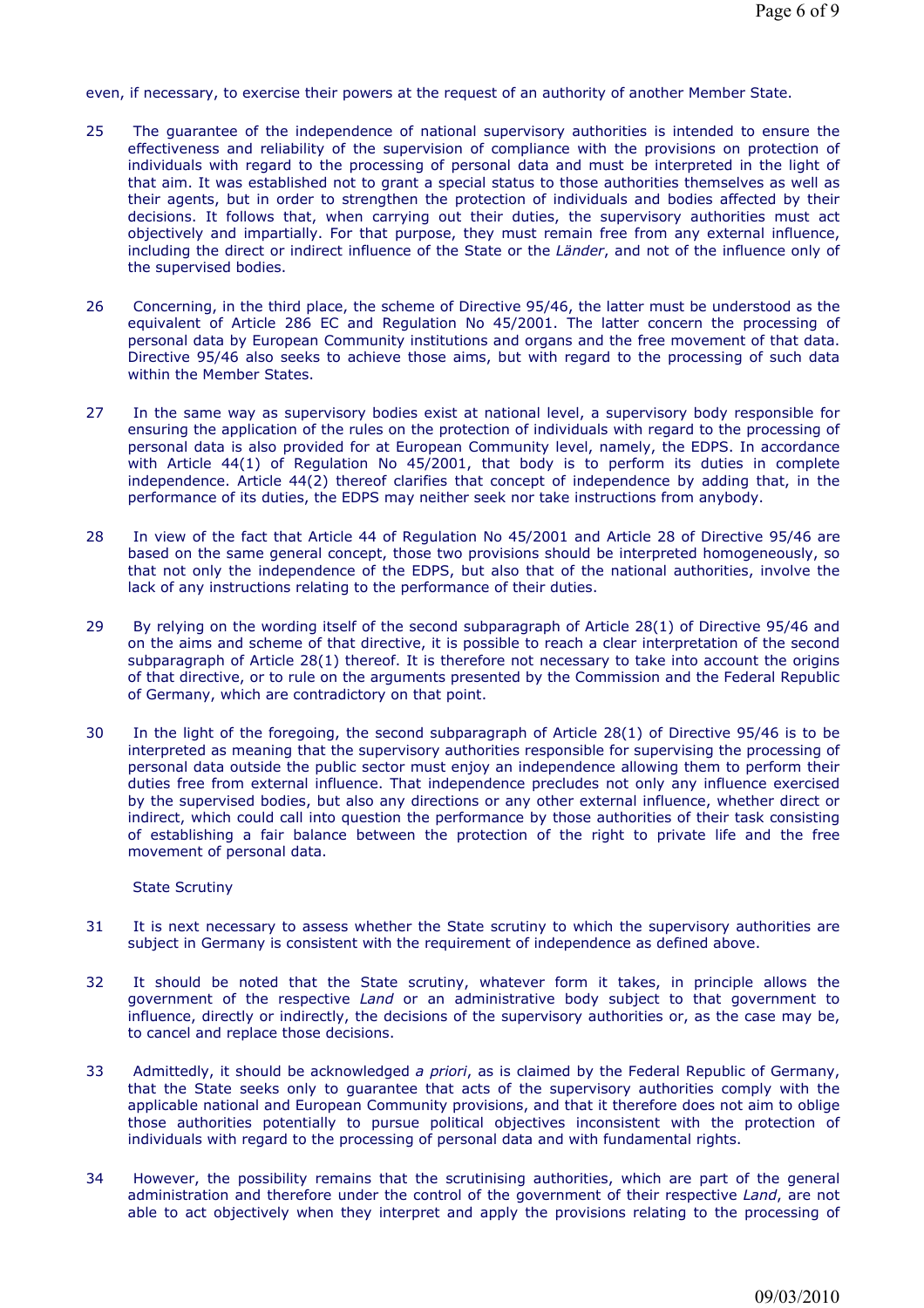### personal data.

- 35 As stated by the EDPS in its observations, the government of the *Land* concerned may have an interest in not complying with the provisions with regard to the protection of personal data where the processing of such data by a non-public body is at issue. That government may itself be an interested party in that processing if it actually or potentially participates therein, for example, in the case of a public-private partnership or in the case of public contracts with the private sector. That government may also have a specific interest if it is necessary or even merely useful for it to have access to databases in order to fulfil certain of its functions, in particular for taxation or law enforcement purposes. Furthermore, that government may also tend to favour economic interests in the application of the provisions on the protection of individuals with regard to the processing of personal data by certain companies which are economically important for the *Land* or region.
- 36 Furthermore, it should be pointed out that the mere risk that the scrutinising authorities could exercise a political influence over the decisions of the supervisory authorities is enough to hinder the latter authorities' independent performance of their tasks. First, as was stated by the Commission, there could be 'prior compliance' on the part of those authorities in the light of the scrutinising authority's decision-making practice. Secondly, for the purposes of the role adopted by those authorities as guardians of the right to private life, it is necessary that their decisions, and therefore the authorities themselves, remain above any suspicion of partiality.
- 37 In light of the foregoing considerations, it must be held that the State scrutiny exercised over the German supervisory authorities responsible for supervising the processing of personal data outside the public sector is not consistent with the requirement of independence as defined in paragraph 30 of the present judgment.

The principles of Community law pleaded by the Federal Republic of Germany

- 38 The Federal Republic of Germany contends that it would be contrary to various principles of European Community law to interpret the requirement of independence in the second subparagraph of Article 28(1) of Directive 95/46 in a way which would oblige that Member State to renounce its tried and tested system of scrutiny of the supervisory authorities with regard to the processing of personal data outside the public sector.
- 39 First, in the opinion of that Member State, the principle of democracy, in particular, precludes a broad interpretation of that requirement of independence.
- 40 That principle, which is enshrined not only in the German constitution, but also in Article 6(1) EU, requires that the administration be subject to the instructions of the government which is accountable to its parliament. Thus, the legality of interventions concerning the rights of citizens and undertakings should be subject to the scrutiny of the competent minister. Since the supervisory authorities responsible for the protection of individuals with regard to the processing of personal data have certain powers of intervention with regard to citizens and entities outside the public sector under Article 28(3) of Directive 95/46, a heightened scrutiny of the legality of their activities by means of instruments for monitoring legality or substance is absolutely necessary.
- 41 It should be noted that the principle of democracy forms part of European Community law and was expressly enshrined in Article 6(1) EU as one of the foundations of the European Union. As one of the principles common to the Member States, it must be taken into consideration when interpreting acts of secondary law such as Article 28 of Directive 95/46.
- 42 That principle does not preclude the existence of public authorities outside the classic hierarchical administration and more or less independent of the government. The existence and conditions of operation of such authorities are, in the Member States, regulated by the law or even, in certain States, by the Constitution and those authorities are required to comply with the law subject to the review of the competent courts. Such independent administrative authorities, as exist moreover in the German judicial system, often have regulatory functions or carry out tasks which must be free from political influence, whilst still being required to comply with the law subject to the review of the competent courts. That is precisely the case with regard to the tasks of the supervisory authorities relating to the protection of data.
- 43 Admittedly, the absence of any parliamentary influence over those authorities is inconceivable. However, it should be pointed out that Directive 95/46 in no way makes such an absence of any parliamentary influence obligatory for the Member States.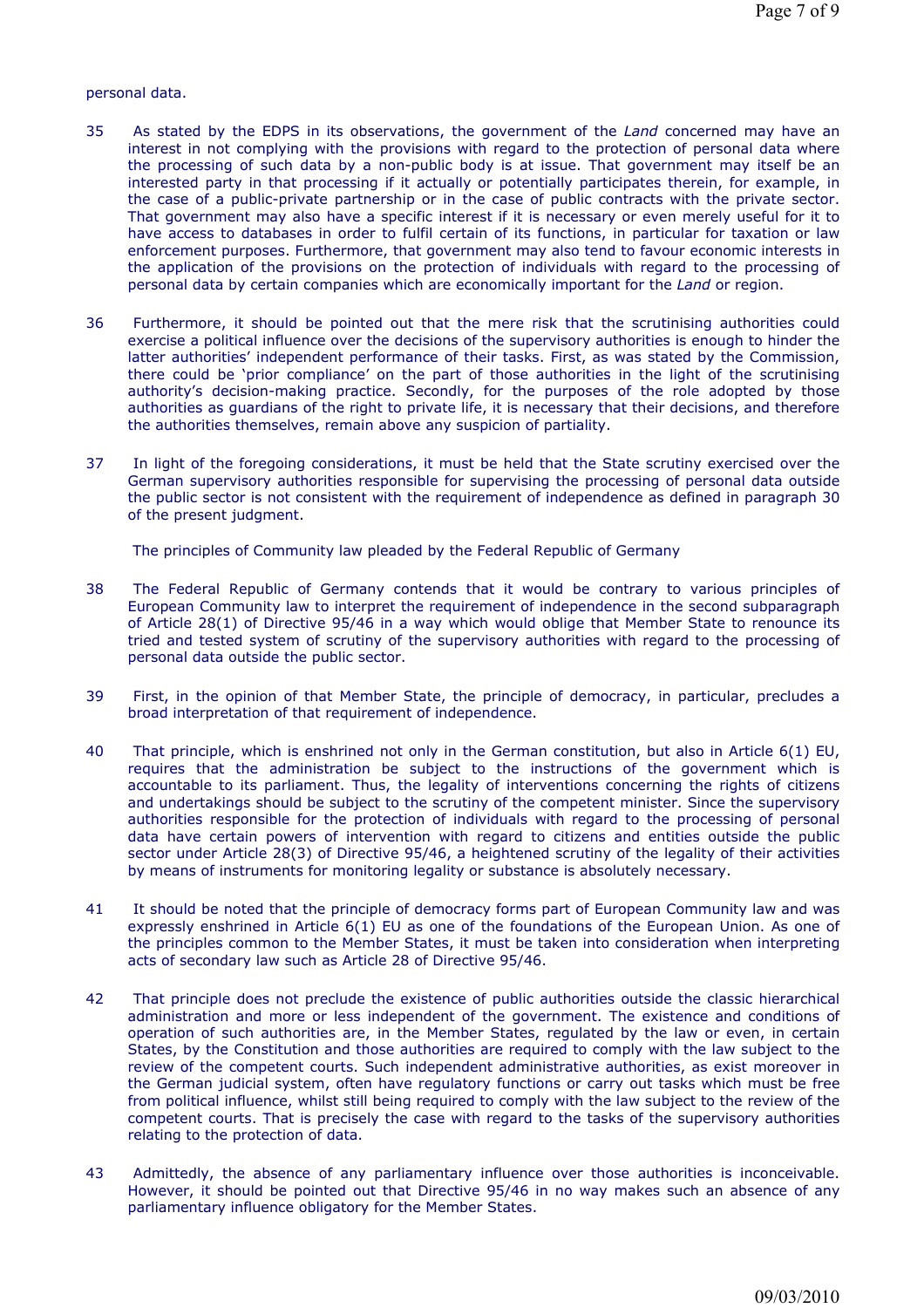- 44 Thus, first, the management of the supervisory authorities may be appointed by the parliament or the government. Secondly, the legislator may define the powers of those authorities.
- 45 Furthermore, the legislator may impose an obligation on the supervisory authorities to report their activities to the parliament. In that regard, a comparison may be made with Article 28(5) of Directive 95/46 which provides that each supervisory authority is to draw up a report on its activities at regular intervals which will then be made public.
- 46 In view of the foregoing, conferring a status independent of the general administration on the supervisory authorities responsible for the protection of individuals with regard to the processing of personal data outside the public sector does not in itself deprive those authorities of their democratic legitimacy.
- 47 Secondly, the principle of conferred powers enshrined in the first paragraph of Article 5 EC, also pleaded by the Federal Republic of Germany, obliges the Community to act within the limits of the powers conferred on it and of the objectives assigned to it by the EC Treaty.
- 48 The Federal Republic of Germany contends in that regard that the independence of the supervisory authorities in relation to the higher administrative authorities could not be required on the basis of Article 100A of the EC Treaty, which serves as the basis of Directive 95/46.
- 49 That provision empowers the Community legislature to adopt measures to improve the conditions for the establishment and functioning of the internal market and they must genuinely have that object, contributing to the elimination of obstacles to the economic freedoms guaranteed by the EC Treaty (see, in particular, Case C-376/98 *Germany* v *Parliament and Council* [2000] ECR I-8419, paragraphs 83, 84 and 95; Case C-491/01 *British American Tobacco (Investments) and Imperial Tobacco* [2002] ECR I-11453, paragraph 60; and Case C-436/03 *Parliament* v *Council* [2006] ECR I-3733, paragraph 38).
- 50 As has already been stated, the independence of the supervisory authorities, in so far as they must be free from any external influence liable to have an effect on their decisions, is an essential element in light of the objectives of Directive 95/46. That independence is necessary in all the Member States in order to create an equal level of protection of personal data and thereby to contribute to the free movement of data, which is necessary for the establishment and functioning of the internal market.
- 51 In light of the foregoing, a broad interpretation of the requirement of independence of the supervisory authorities does not go beyond the limits of the powers granted to the European Community under Article 100a of the EC Treaty, which is the legal basis of Directive 95/46.
- 52 In the third place, the Federal Republic of Germany pleads the principles of subsidiarity and proportionality, in the second and third paragraphs of Article 5 EC, and the principle of cooperation in good faith between the Member States and the Community institutions enshrined in Article 10 EC.
- 53 It notes in particular Paragraph 7 of the Protocol on the application of the principles of subsidiarity and proportionality, annexed to the EU Treaty and the EC Treaty by the Treaty of Amsterdam, according to which, without prejudice to Community law, care should be taken to respect well established national arrangements and the organisation and working of Member States' legal systems.
- 54 It would be inconsistent with that requirement to oblige the Federal Republic of Germany to adopt a system which is foreign to its legal order and, thus, to give up an effective supervisory system established for almost 30 years and which has acted as a model for legislation on the protection of data, well beyond the national level.
- 55 Those arguments cannot be accepted. As was stated in paragraphs 21 to 25 and 50 of the present judgment, the interpretation of the requirement of independence enshrined in the second subparagraph of Article 28(1) of Directive 95/46 as meaning that it precludes State scrutiny does not go beyond what is necessary to achieve the objectives of the EC Treaty.
- 56 Having regard to all of the foregoing considerations, it must be held that, by making the authorities responsible for monitoring the processing of personal data by non-public bodies and undertakings